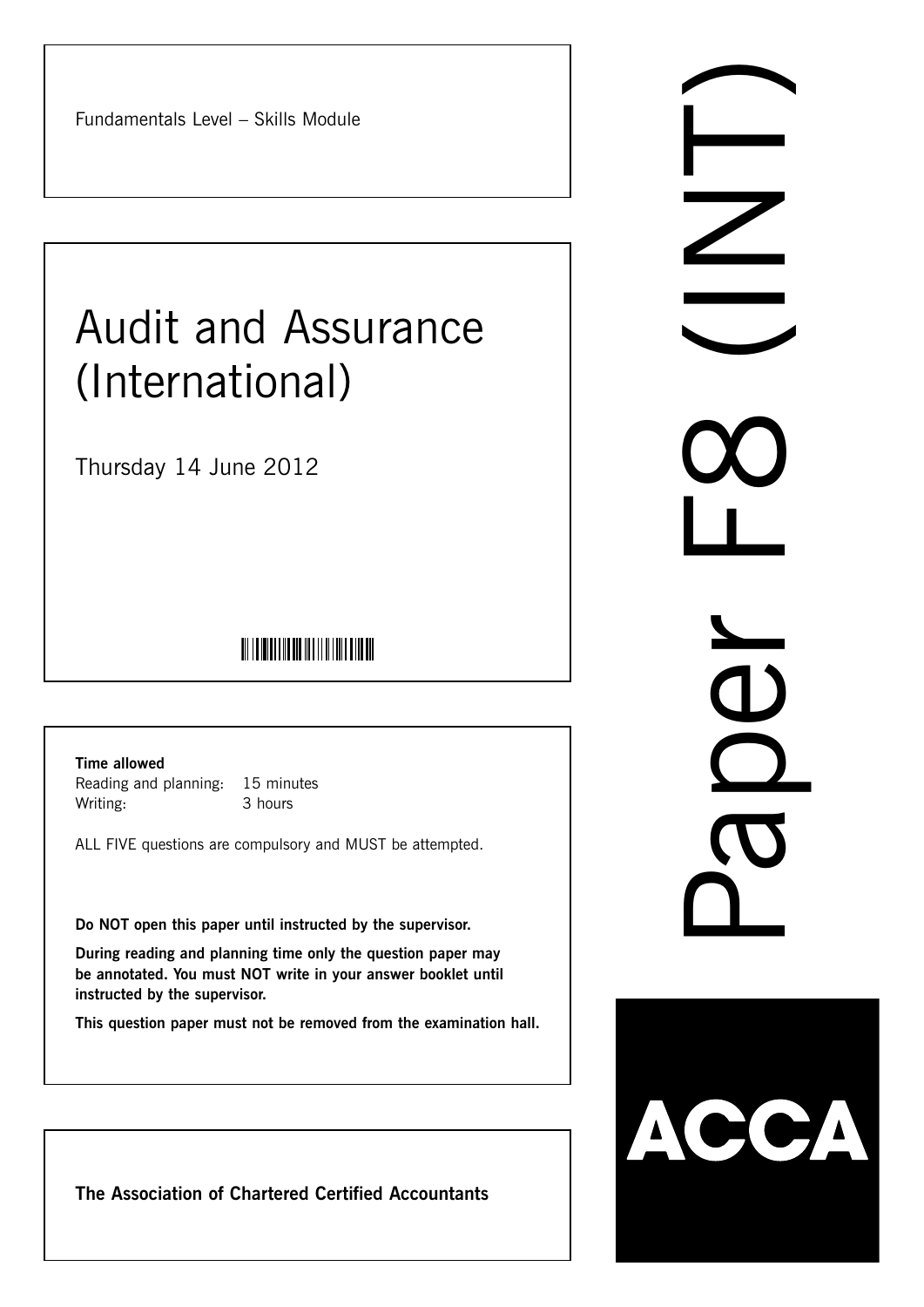# **ALL FIVE questions are compulsory and MUST be attempted**

**1** Pear International Co (Pear) is a manufacturer of electrical equipment. It has factories across the country and its customer base includes retailers as well as individuals, to whom direct sales are made through their website. The company's year end is 30 September 2012. You are an audit supervisor of Apple & Co and are currently reviewing documentation of Pear's internal control in preparation for the interim audit.

Pear's website allows individuals to order goods directly, and full payment is taken in advance. Currently the website is not integrated into the inventory system and inventory levels are not checked at the time when orders are placed.

Goods are despatched via local couriers; however, they do not always record customer signatures as proof that the customer has received the goods. Over the past 12 months there have been customer complaints about the delay between sales orders and receipt of goods. Pear has investigated these and found that, in each case, the sales order had been entered into the sales system correctly but was not forwarded to the despatch department for fulfilling.

Pear's retail customers undergo credit checks prior to being accepted and credit limits are set accordingly by sales ledger clerks. These customers place their orders through one of the sales team, who decides on sales discount levels.

Raw materials used in the manufacturing process are purchased from a wide range of suppliers. As a result of staff changes in the purchase ledger department, supplier statement reconciliations are no longer performed. Additionally, changes to supplier details in the purchase ledger master file can be undertaken by purchase ledger clerks as well as supervisors.

In the past six months Pear has changed part of its manufacturing process and as a result some new equipment has been purchased, however, there are considerable levels of plant and equipment which are now surplus to requirement. Purchase requisitions for all new equipment have been authorised by production supervisors and little has been done to reduce the surplus of old equipment.

#### **Required:**

- **(a) In respect of the internal control of Pear International Co:** 
	- **(i) Identify and explain FIVE deficiencies;**
	- **(ii) Recommend a control to address each of these deficiencies; and**
	- **(iii) Describe a test of control Apple & Co would perform to assess if each of these controls is operating effectively.** (15 marks)
- **(b) Describe substantive procedures you should perform at the year end to confirm each of the following for plant and equipment:** 
	- **(i) Additions; and**
	- **(ii) Disposals.** (4 marks)

**(c)** Pear's finance director has expressed an interest in Apple & Co performing other review engagements in addition to the external audit; however, he is unsure how much assurance would be gained via these engagements and how this differs to the assurance provided by an external audit.

#### **Required:**

**Identify and explain the level of assurance provided by an external audit and other review engagements.**

(3 marks)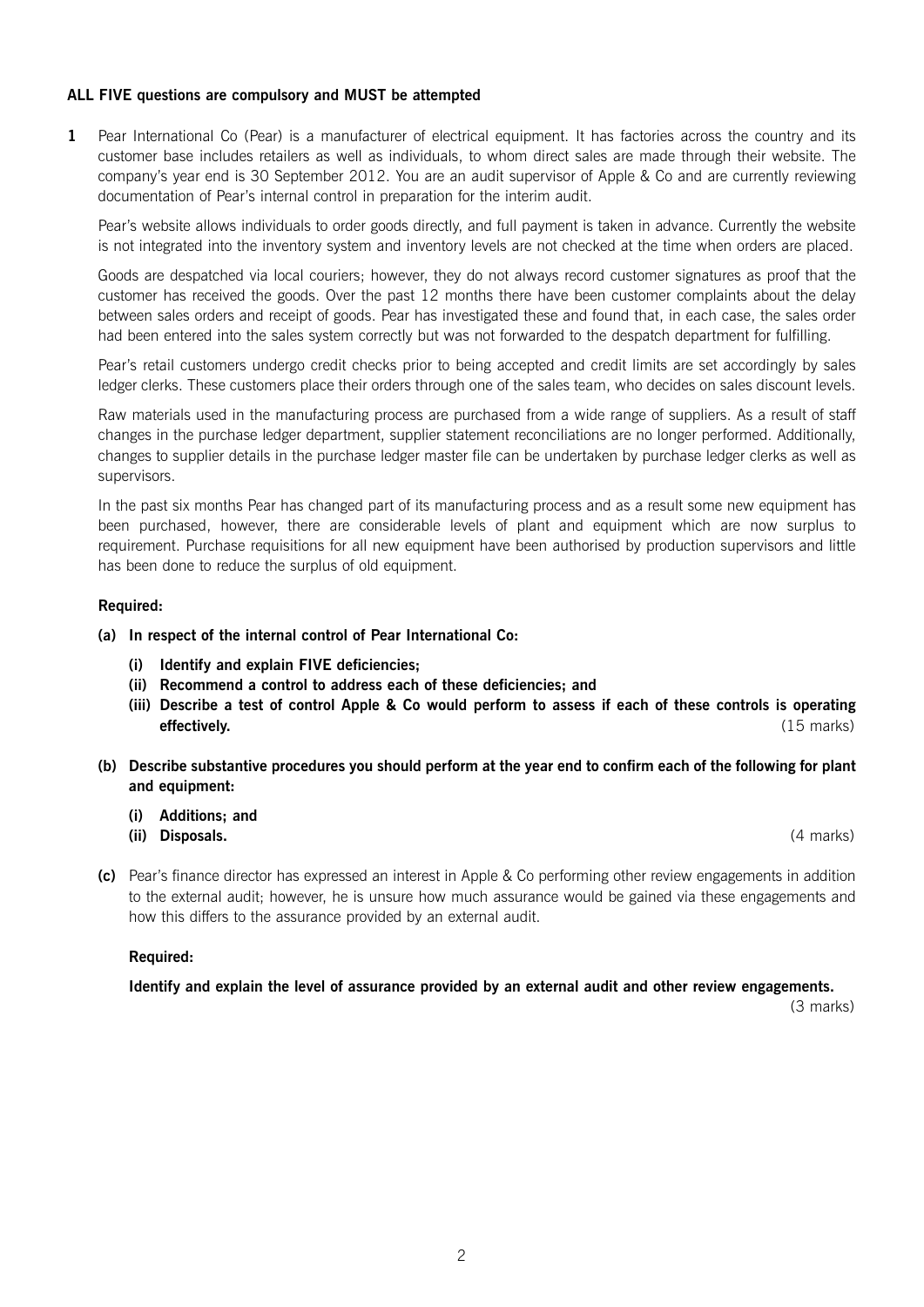Pear's directors are considering establishing an internal audit department next year, and the finance director has asked about the differences between internal audit and external audit and what impact, if any, establishing an internal audit department would have on future external audits performed by Apple & Co.

# **Required:**

**(d) Distinguish between internal audit and external audit.** (4 marks)

**(e) Explain the potential impact on the work performed by Apple & Co during the interim and final audits, if Pear International Co was to establish an internal audit department.** (4 marks)

**(30 marks)**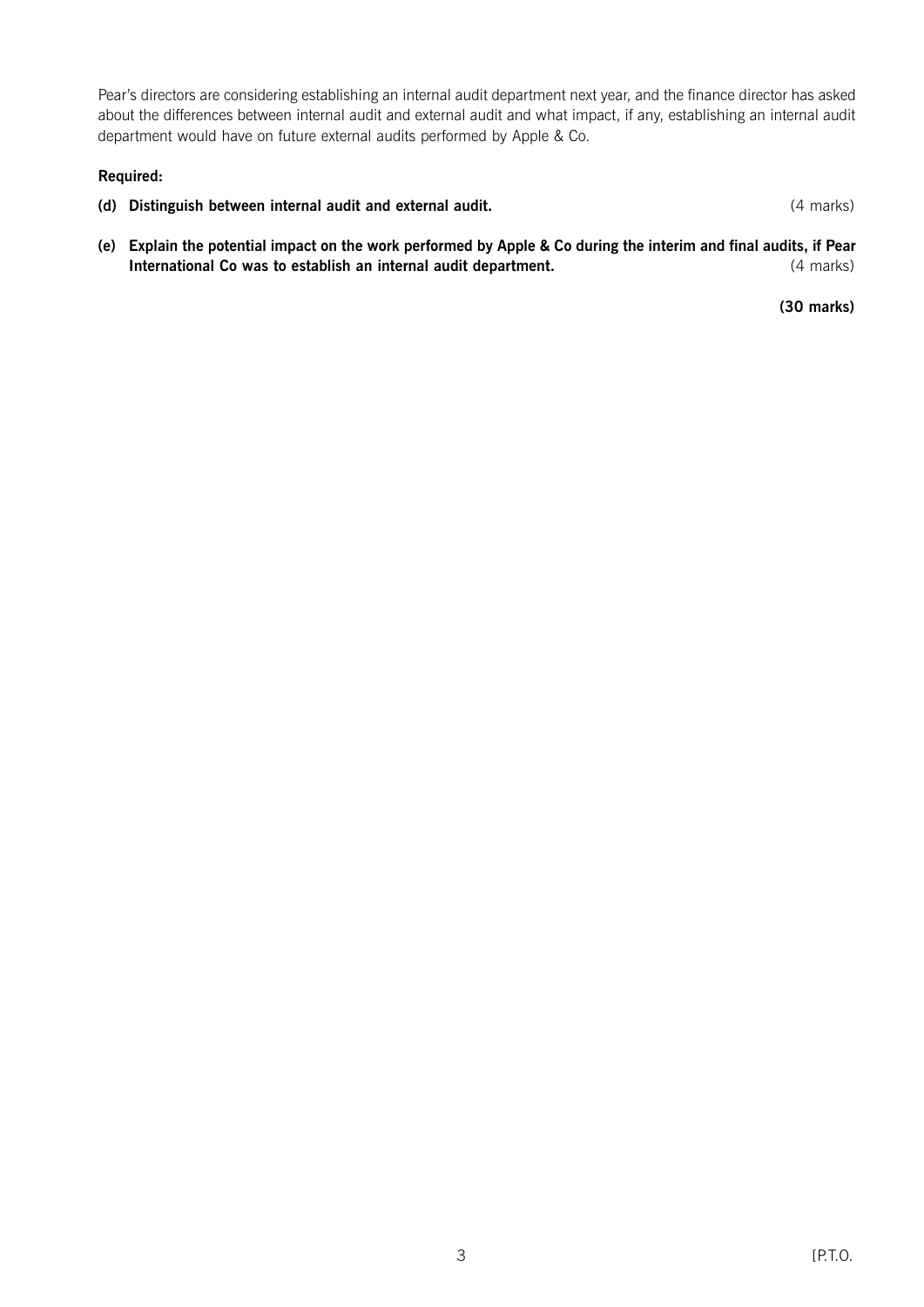**2 (a)** ISA 300 *Planning an Audit of Financial Statements* provides guidance to assist auditors in planning an audit.

|     | Required:                                                                                        |           |
|-----|--------------------------------------------------------------------------------------------------|-----------|
|     | Explain the benefits of audit planning.                                                          | (4 marks) |
| (b) | ISA 530 Audit Sampling provides guidance on methods for selecting a sample of items for testing. |           |
|     | Required:                                                                                        |           |
|     | Identify and explain THREE methods of selecting a sample.                                        | (3 marks) |
| (C) | Describe the three types of modified audit opinions.                                             | (3 marks) |
|     |                                                                                                  |           |

# **(10 marks)**

#### **3 (a) Explain the external auditors' responsibilities in relation to the prevention and detection of fraud and error.** (4 marks)

You are the audit manager of Currant & Co and you are planning the audit of Orange Financials Co (Orange), who specialise in the provision of loans and financial advice to individuals and companies. Currant & Co has audited Orange for many years.

The directors are planning to list Orange on a stock exchange within the next few months and have asked if the engagement partner can attend the meetings with potential investors. In addition, as the finance director of Orange is likely to be quite busy with the listing, he has asked if Currant & Co can produce the financial statements for the current year.

During the year, the assistant finance director of Orange left and joined Currant & Co as a partner. It has been suggested that due to his familiarity with Orange, he should be appointed to provide an independent partner review for the audit.

Once Orange obtains its stock exchange listing it will require several assignments to be undertaken, for example, obtaining advice about corporate governance best practice. Currant & Co is very keen to be appointed to these engagements, however, Orange has implied that in order to gain this work Currant & Co needs to complete the external audit quickly and with minimal questions/issues.

The finance director has informed you that once the stock exchange listing has been completed, he would like the engagement team to attend a weekend away at a luxury hotel with his team, as a thank you for all their hard work. In addition, he has offered a senior member of the engagement team a short-term loan at a significantly reduced interest rate.

# **Required:**

- **(b) (i) Explain SIX ethical threats which may affect the independence of Currant & Co's audit of Orange Financials Co; and** 
	- **(ii) For each threat explain how it might be reduced to an acceptable level.** (12 marks)
- **(c)** Orange is aware that subsequent to the stock exchange listing it will need to establish an audit committee and has asked for some advice in relation to this.

#### **Required:**

**Explain the benefits to Orange of establishing an audit committee.** (4 marks) (4 marks)

**(20 marks)**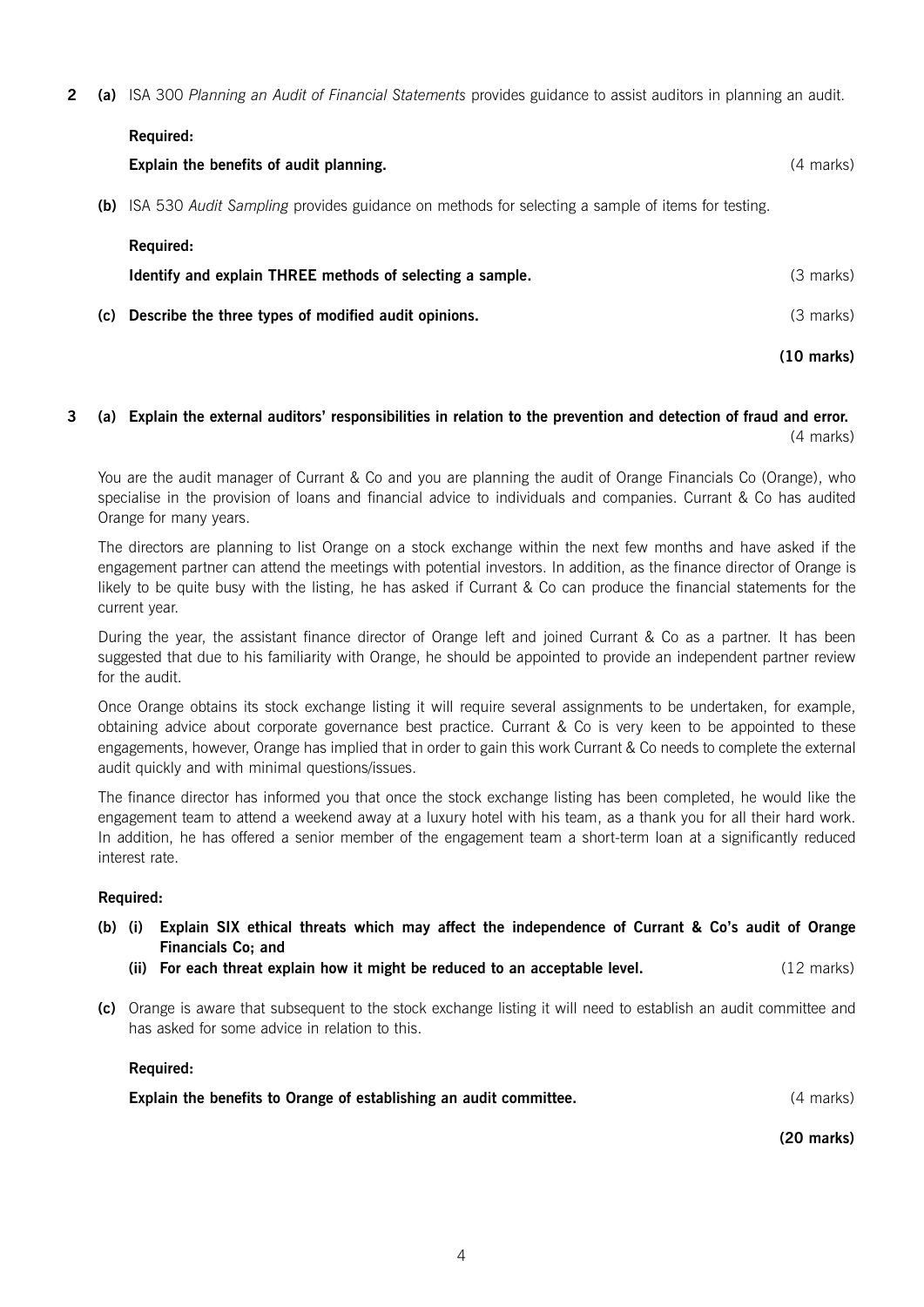- **4 (a) (i) Identify and explain FOUR financial statement assertions relevant to account balances at the year end; and** 
	- **(ii) For each identified assertion, describe a substantive procedure relevant to the audit of year-end inventory.** (8 marks)
	- **(b)** Pineapple Beach Hotel Co (Pineapple) operates a hotel providing accommodation, leisure facilities and restaurants. Its year end was 30 April 2012. You are the audit senior of Berry & Co and are currently preparing the audit programmes for the year end audit of Pineapple. You are reviewing the notes of last week's meeting between the audit manager and finance director where two material issues were discussed.

### Depreciation

Pineapple incurred significant capital expenditure during the year on updating the leisure facilities for the hotel. The finance director has proposed that the new leisure equipment should be depreciated over 10 years using the straight-line method.

#### Food poisoning

Pineapple's directors received correspondence in March from a group of customers who attended a wedding at the hotel. They have alleged that they suffered severe food poisoning from food eaten at the hotel and are claiming substantial damages. Pineapple's lawyers have received the claim and believe that the lawsuit against the company is unlikely to be successful.

#### **Required:**

**Describe substantive procedures to obtain sufficient and appropriate audit evidence in relation to the above two issues.**

Note: The total marks will be split equally between each issue. (8 marks) (8 marks)

**(c) List and explain the purpose of FOUR items that should be included on every working paper prepared by the audit team.** (4 marks)

# **(20 marks)**